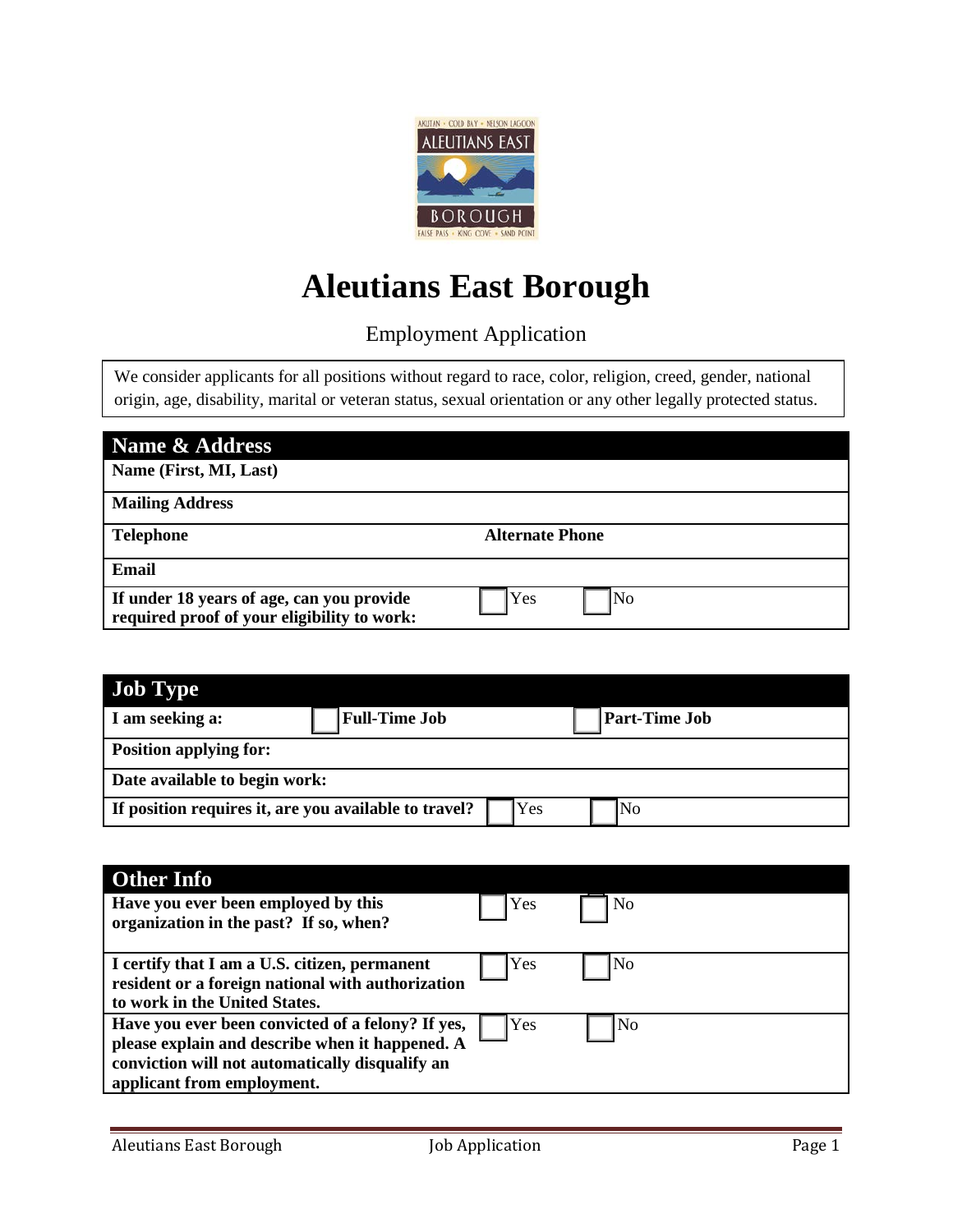Please provide your work experience during the past 10 years. List your most recent job first. If you need additional space, please continue on a separate sheet of paper.

| <b>Work Experience</b>        |
|-------------------------------|
| <b>Employer</b>               |
| <b>Address</b>                |
| <b>Job Title</b>              |
| <b>Supervisor</b>             |
| Phone & email address         |
| <b>Dates Employed</b>         |
| Salary/Hourly rate            |
| <b>Work Performed</b>         |
| <b>Reason for leaving</b>     |
| May we contact this employer: |
| Yes<br>N <sub>0</sub>         |

| <b>Employer</b>                                        |
|--------------------------------------------------------|
| <b>Address</b>                                         |
| <b>Job Title</b>                                       |
| <b>Supervisor</b>                                      |
| Phone & email address                                  |
| <b>Dates Employed</b>                                  |
| <b>Salary/Hourly rate</b>                              |
| <b>Work Performed</b>                                  |
| <b>Reason for leaving</b>                              |
| May we contact this employer:<br>Yes<br>N <sub>0</sub> |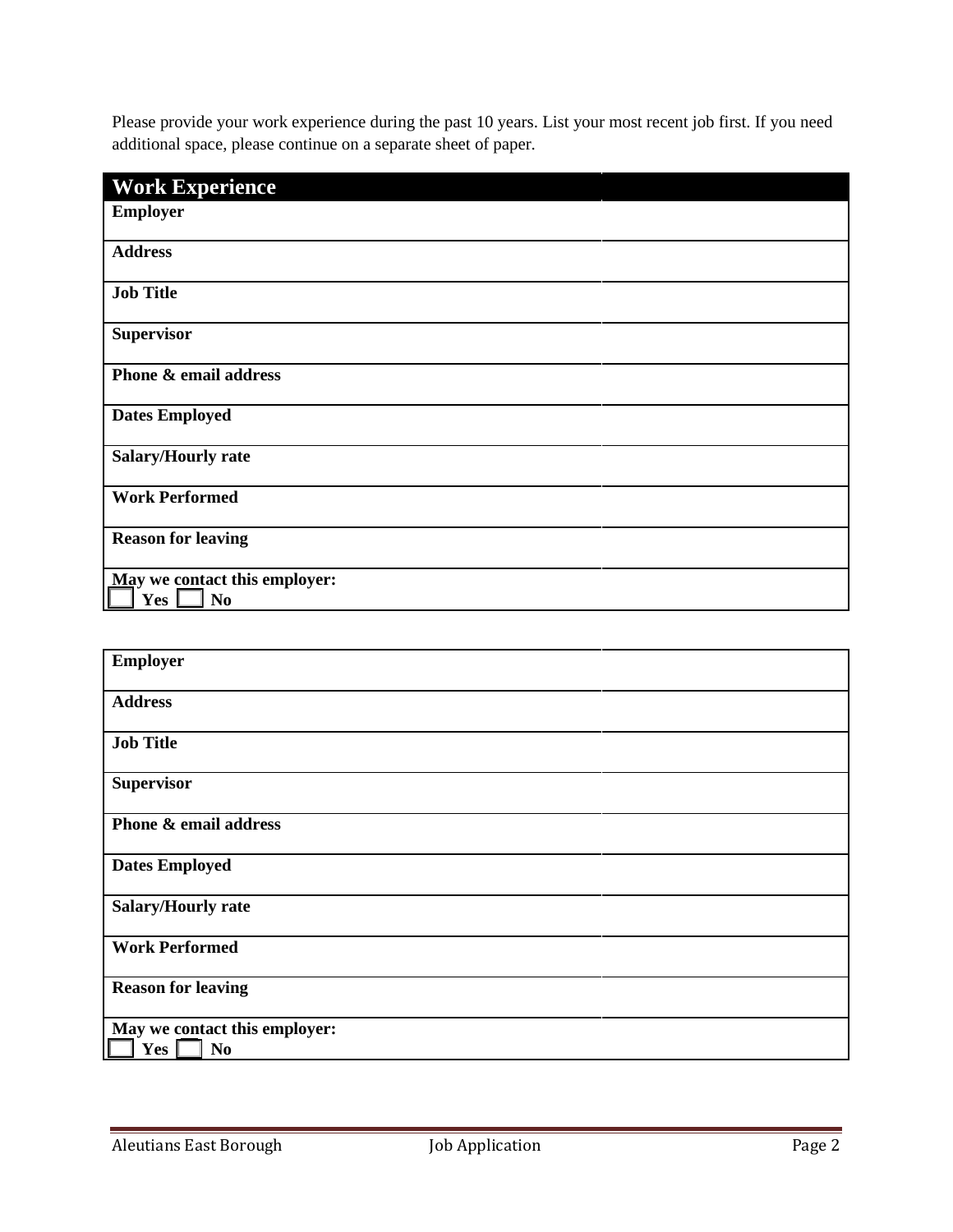| <b>Employer</b>                                        |
|--------------------------------------------------------|
| <b>Address</b>                                         |
| <b>Job Title</b>                                       |
| <b>Supervisor</b>                                      |
| Phone & email address                                  |
| <b>Dates Employed</b>                                  |
| <b>Salary/Hourly rate</b>                              |
| <b>Work Performed</b>                                  |
| <b>Reason for leaving</b>                              |
| May we contact this employer:<br>Yes<br>N <sub>o</sub> |

**Special Skills/Certifications:**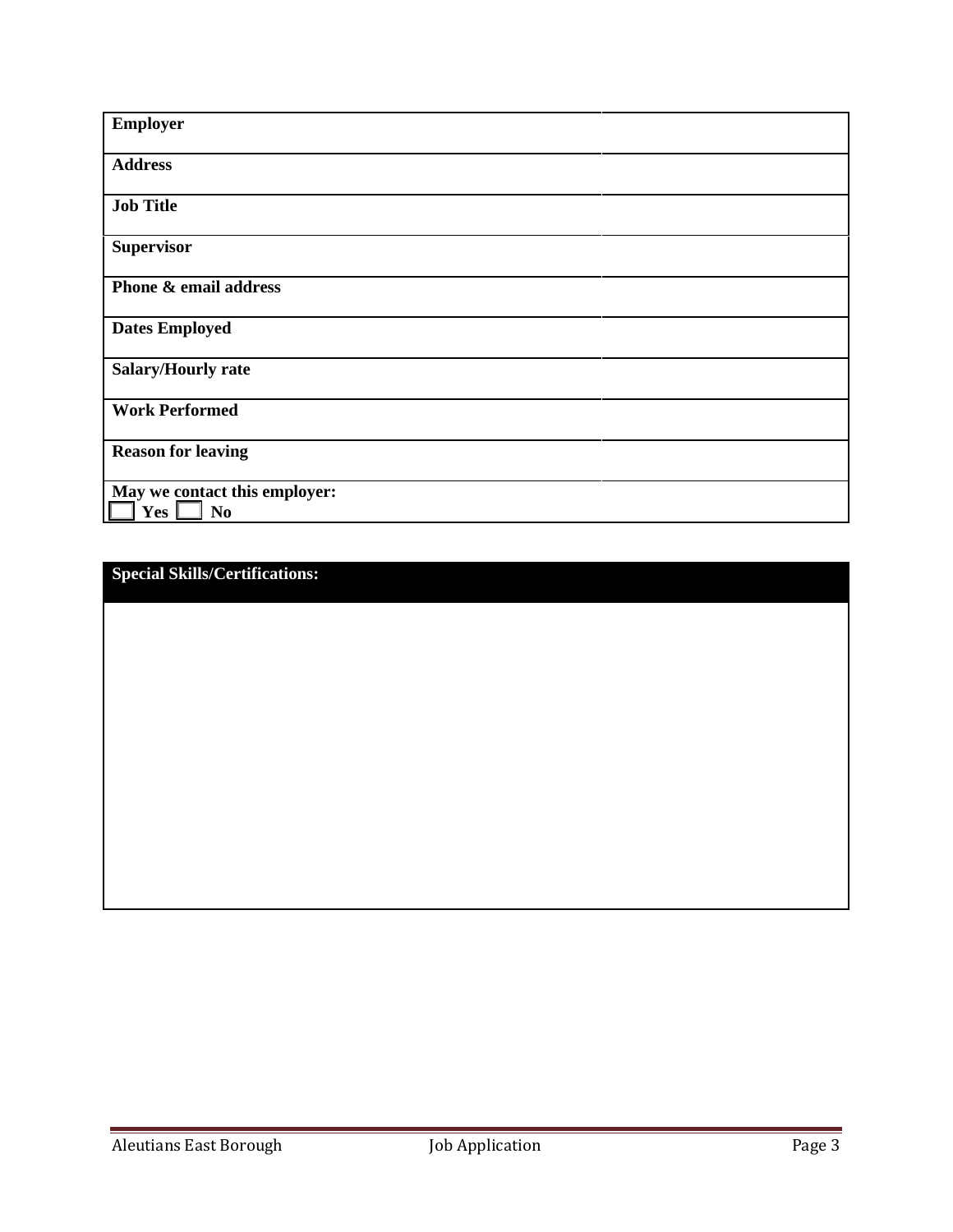## **Education**

| <b>High School</b>     |                       |  |
|------------------------|-----------------------|--|
| School name:           |                       |  |
| <b>Address:</b>        |                       |  |
|                        |                       |  |
| <b>Years Completed</b> | <b>Area of Study:</b> |  |
| Degree:                | Date:                 |  |
|                        |                       |  |

| College                |                       |
|------------------------|-----------------------|
| School name:           |                       |
|                        |                       |
| <b>Address:</b>        |                       |
|                        |                       |
| <b>Years Completed</b> | <b>Area of Study:</b> |
|                        |                       |
| Degree:                | Date:                 |
|                        |                       |

| <b>College</b>         |                |  |
|------------------------|----------------|--|
| School name:           |                |  |
|                        |                |  |
| <b>Address:</b>        |                |  |
|                        |                |  |
| <b>Years Completed</b> | Area of Study: |  |
|                        |                |  |
| Degree:                | Date:          |  |
|                        |                |  |

| <b>Trade School</b>    |                |
|------------------------|----------------|
| <b>School name:</b>    |                |
|                        |                |
| <b>Address:</b>        |                |
| <b>Years Completed</b> | Area of Study: |
| Degree:                | Date:          |